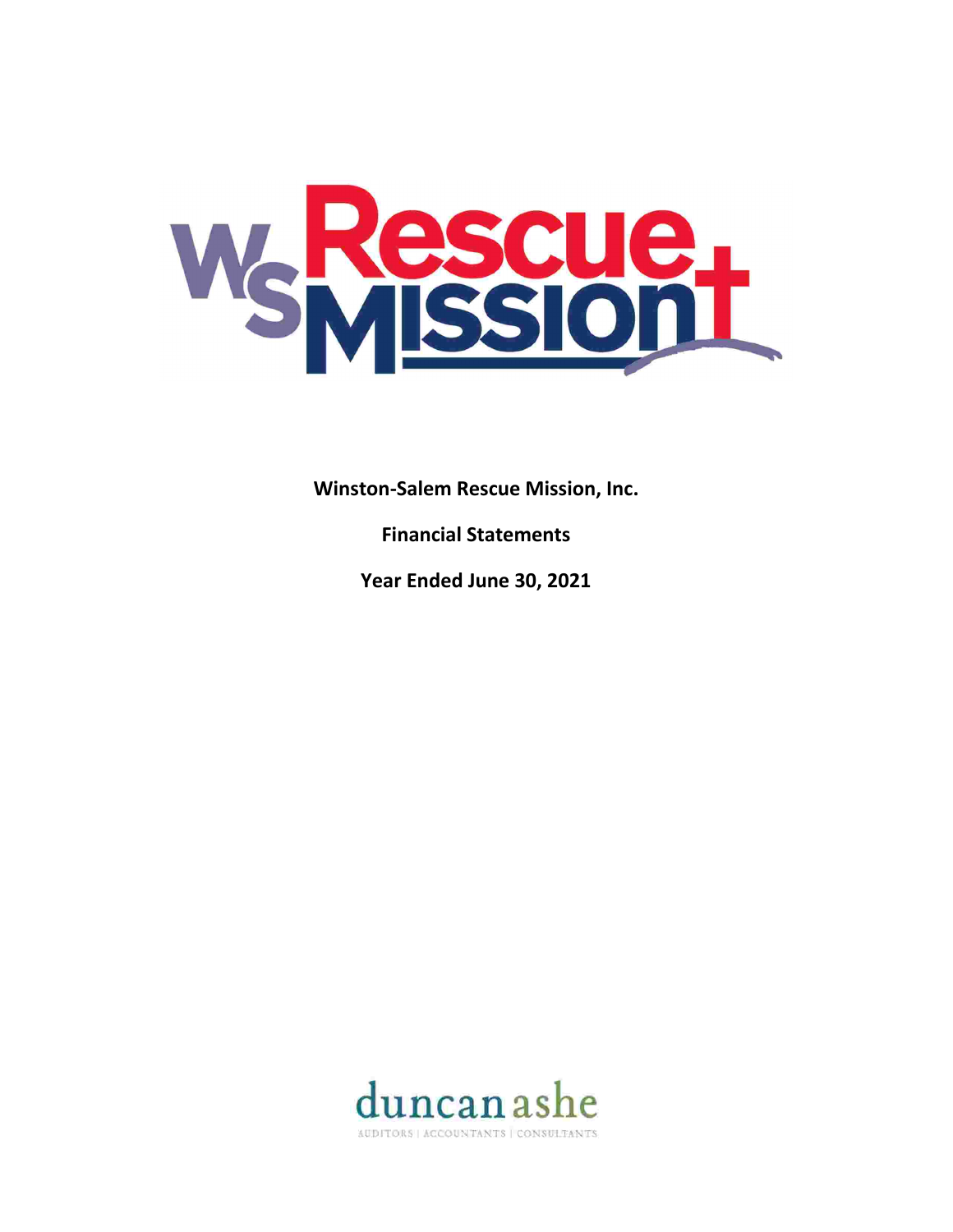**Winston-Salem Rescue Mission, Inc.**

**Year Ended June 30, 2021**

# **TABLE OF CONTENTS**

| Independent Auditors' Report            | 1 |
|-----------------------------------------|---|
| Financial Statements:                   |   |
| <b>Statement of Financial Position</b>  | 3 |
| <b>Statement of Activities</b>          | 4 |
| <b>Statement of Functional Expenses</b> | 5 |
| <b>Statement of Cash Flows</b>          | 6 |
| <b>Notes to Financial Statements</b>    | 7 |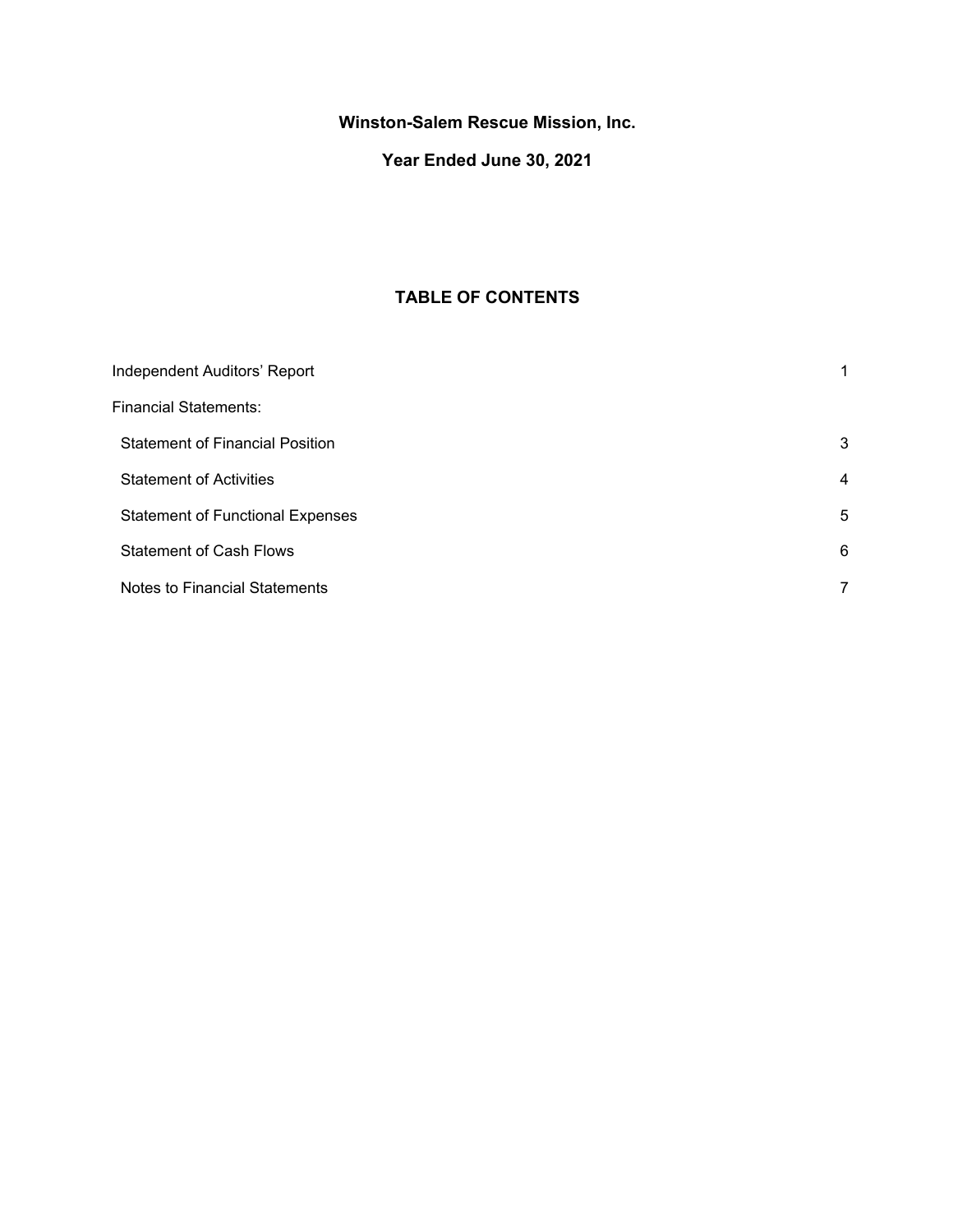

7900 McCloud Road Suite 101 Greensboro, NC 27409

> ph 336.285.6510 f 855.498.6596 duncanashe.com

# INDEPENDENT AUDITORS' REPORT

To the Board of Trustees of Winston-Salem Rescue Mission, Inc.

We have audited the accompanying financial statements of Winston-Salem Rescue Mission Inc. (a nonprofit organization), which comprise the statement of financial position as of June 30, 2021, and the related statements of activities, functional expenses, and cash flows for the year then ended, and the related notes to the financial statements.

# **Management's Responsibility for the Financial Statements**

Management is responsible for the preparation and fair presentation of these financial statements in accordance with accounting principles generally accepted in the United States of America; this includes the design, implementation, and maintenance of internal control relevant to the preparation and fair presentation of financial statements that are free from material misstatement, whether due to fraud or error.

## **Auditors' Responsibility**

Our responsibility is to express an opinion on these financial statements based on our audit. We conducted our audit in accordance with auditing standards generally accepted in the United States of America. Those standards require that we plan and perform the audit to obtain reasonable assurance about whether the financial statements are free from material misstatement.

An audit involves performing procedures to obtain audit evidence about the amounts and disclosures in the financial statements. The procedures selected depend on the auditors' judgment, including the assessment of the risks of material misstatement of the financial statements, whether due to fraud or error. In making those risk assessments, the auditor considers internal control relevant to the entity's preparation and fair presentation of the financial statements in order to design audit procedures that are appropriate in the circumstances, but not for the purpose of expressing an opinion on the effectiveness of the entity's internal control. Accordingly, we express no such opinion. An audit also includes evaluating the appropriateness of accounting policies used and the reasonableness of significant accounting estimates made by management, as well as evaluating the overall presentation of the financial statements.

We believe that the audit evidence we have obtained is sufficient and appropriate to provide a basis for our audit opinion.

## **Opinion**

In our opinion, the financial statements referred to above present fairly, in all material respects, the financial position of Winston-Salem Rescue Mission, Inc. as of June 30, 2021, and the changes in its net assets and its cash flows for the year then ended in accordance with accounting principles generally accepted in the United States of America.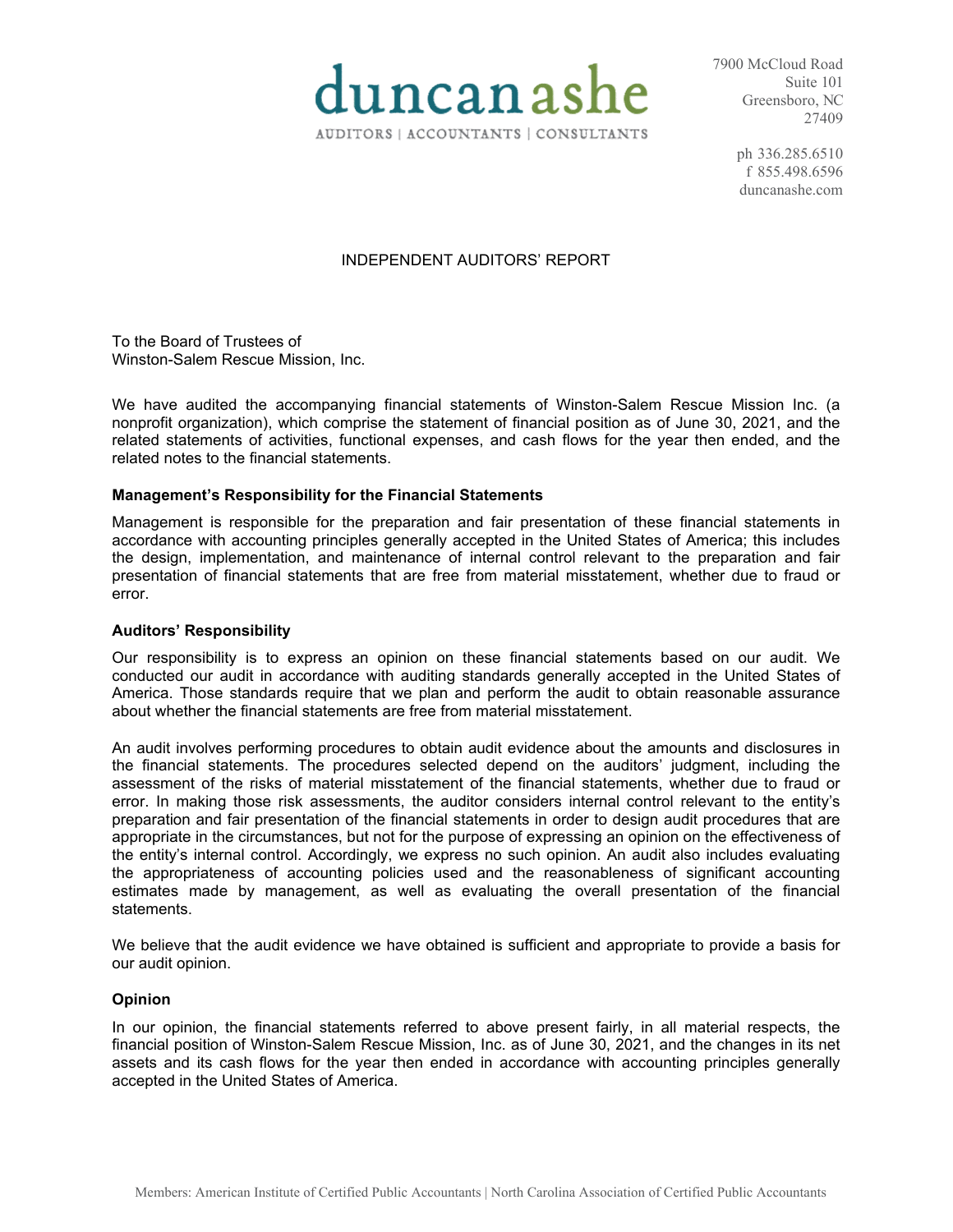#### **Report on Summarized Comparative Information**

We have previously audited the Winston-Salem Rescue Mission, Inc.'s 2020 financial statements, and we expressed an unmodified audit opinion on those audited financial statements in our report dated March 8, 2021. In our opinion, the summarized comparative information presented herein as of and for the year ended June 30, 2020, is consistent, in all material respects, with the audited financial statements from which it has been derived.

Sunca Ashe, P.A.

Greensboro, North Carolina February 10, 2022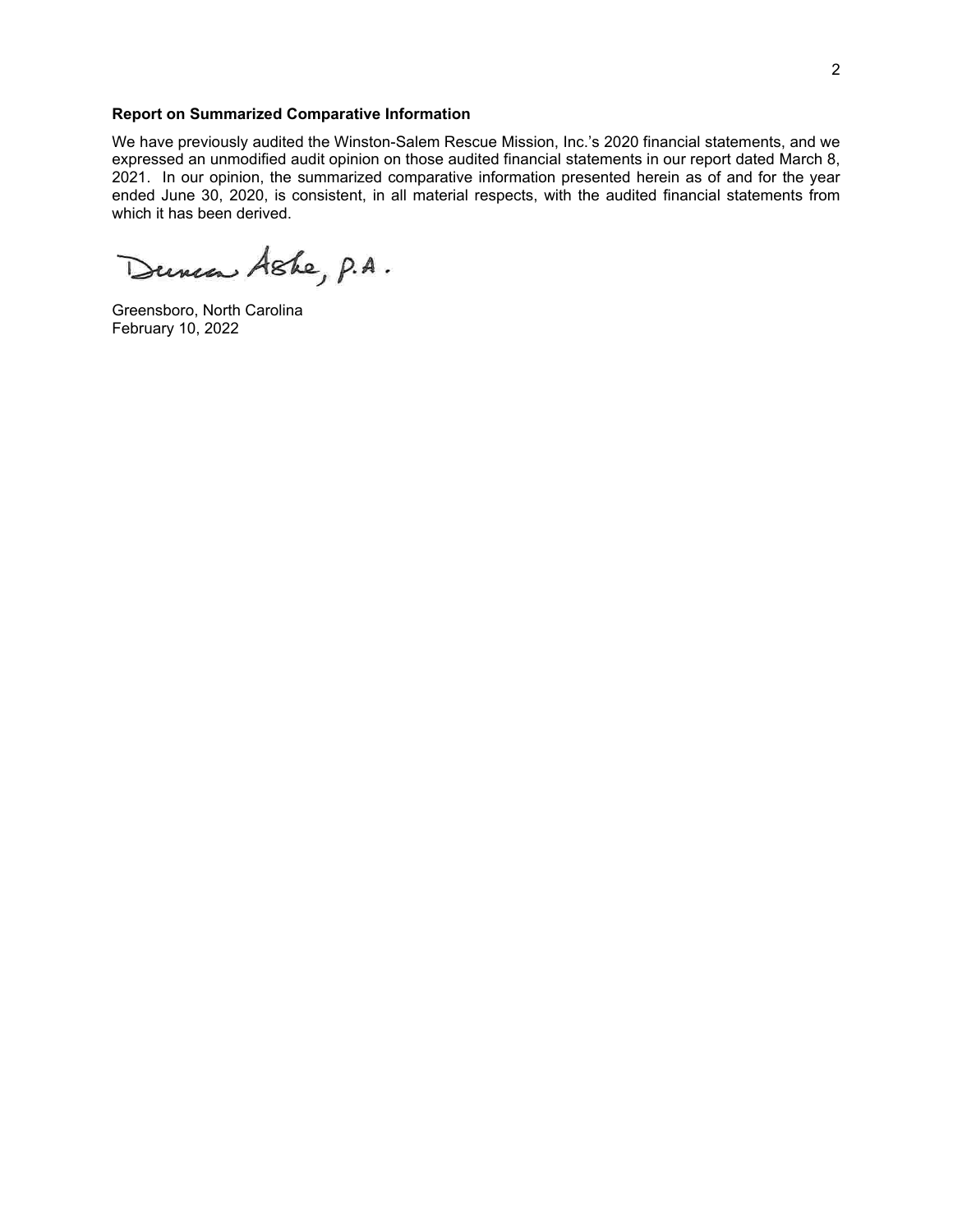# Winston-Salem Rescue Mission, Inc. Statement of Financial Position June 30, 2021 with Comparative Totals for 2020

|                                                                                                    | 2021            | 2020            |
|----------------------------------------------------------------------------------------------------|-----------------|-----------------|
| Assets                                                                                             |                 |                 |
| Current assets:                                                                                    |                 |                 |
| Cash and cash equivalents                                                                          | \$<br>1,234,831 | \$<br>590,937   |
| Inventory                                                                                          |                 |                 |
| Thrift store inventory                                                                             | 8,457           | 7,541           |
| Furniture and appliance inventory                                                                  | 42,229          | 33,731          |
| Food and groceries inventory                                                                       | 130,676         | 83,787          |
| Accounts receivable                                                                                | 3,570           | 5,515           |
| Sales tax receivable                                                                               | 10,597          | 4,849           |
| Prepaid expenses                                                                                   | 24,054          |                 |
|                                                                                                    |                 |                 |
| Total current assets                                                                               | 1,454,414       | 726,360         |
| Restricted deposits:                                                                               |                 |                 |
| Cash - donor designated                                                                            | 20,942          | 14,585          |
| Cash - client savings accounts                                                                     | 15,382          | 22,666          |
|                                                                                                    |                 |                 |
| Total restricted deposits                                                                          | 36,324          | 37,251          |
| Noncurrent assets:                                                                                 |                 |                 |
|                                                                                                    |                 |                 |
| Property and equipment, at cost, net of accumulated<br>depreciation of \$2,415,305 and \$2,520,413 |                 |                 |
|                                                                                                    | 4,404,733       | 4,908,450       |
| <b>Total assets</b>                                                                                | \$<br>5,895,471 | \$<br>5,672,061 |
|                                                                                                    |                 |                 |
| <b>Liabilities and Net Assets</b>                                                                  |                 |                 |
| <b>Current liabilities:</b>                                                                        |                 |                 |
| Accounts payable                                                                                   | \$<br>64,688    | \$<br>48,923    |
| Accrued salaries and wages                                                                         | 44,947          | 22,459          |
| Accrued employee benefits and taxes                                                                | 38              | 28              |
| Sales tax payable                                                                                  | 2,873           | 4,086           |
| Current portion of long-term debt                                                                  | 176,292         | 291,133         |
|                                                                                                    |                 |                 |
| <b>Total current liabilities</b>                                                                   | 288,838         | 366,629         |
|                                                                                                    |                 |                 |
| Deposit liabilities:                                                                               |                 |                 |
| Client savings accounts                                                                            | 15,382          | 22,666          |
| Noncurrent liabilities:                                                                            |                 |                 |
| Long-term debt                                                                                     | 183,183         | 495,716         |
|                                                                                                    |                 |                 |
| Total noncurrent liabilities:                                                                      | 183,183         | 495,716         |
|                                                                                                    |                 |                 |
| <b>Total liabilities</b>                                                                           | 487,403         | 885,011         |
| Net assets:                                                                                        |                 |                 |
| Net assets without donor restrictions                                                              | 5,387,126       | 4,772,465       |
| Net assets with donor restrictions                                                                 | 20,942          | 14,585          |
|                                                                                                    |                 |                 |
| Total net assets                                                                                   | 5,408,068       | 4,787,050       |
|                                                                                                    |                 |                 |
| Total liabilities and net assets                                                                   | \$<br>5,895,471 | \$<br>5,672,061 |
|                                                                                                    |                 |                 |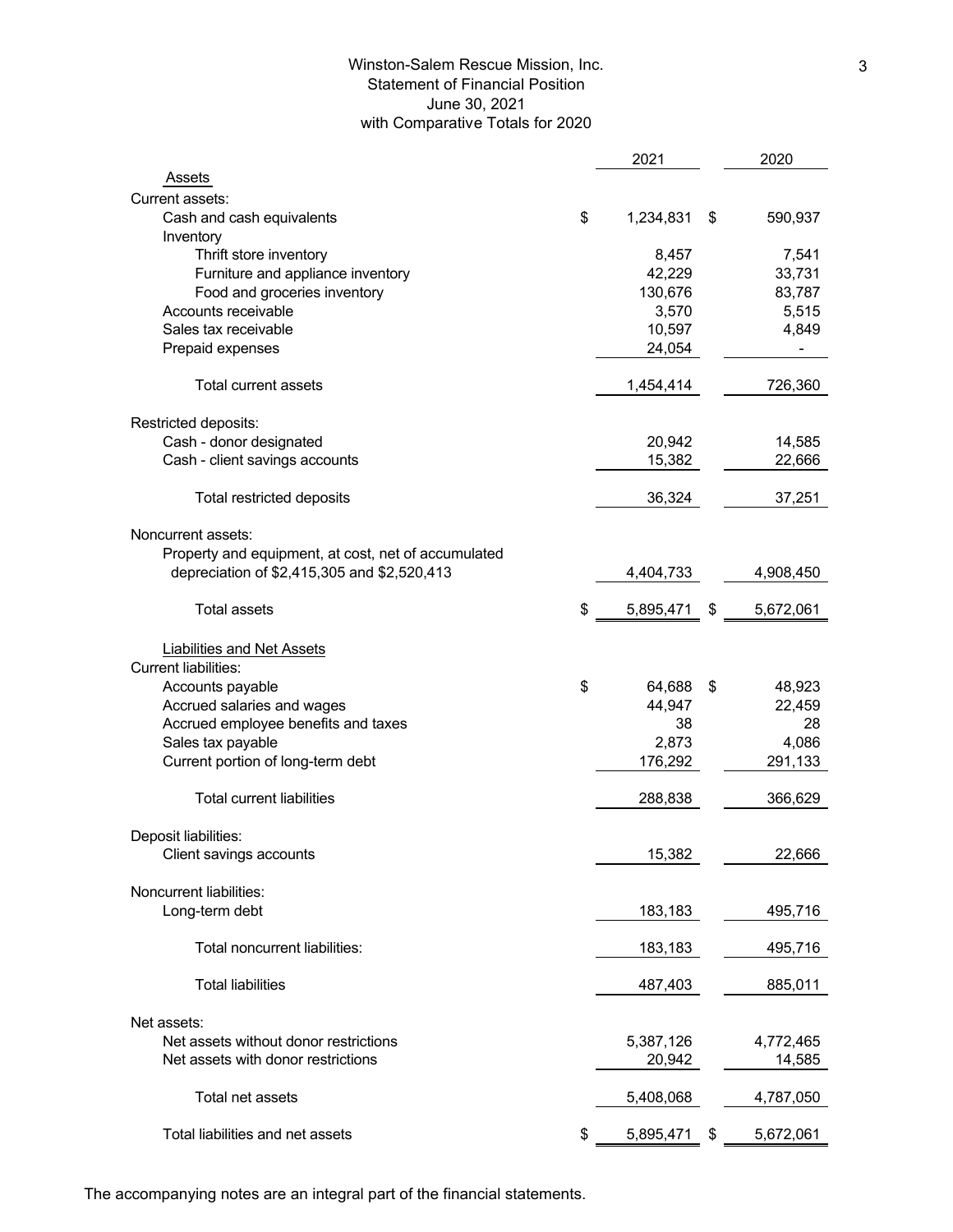# Winston-Salem Rescue Mission, Inc. Statement of Activities For the Year Ended June 30, 2021 with Comparative Totals for 2020

|                                          | Without         |                   |                 |             |
|------------------------------------------|-----------------|-------------------|-----------------|-------------|
|                                          | Donor           | <b>With Donor</b> |                 |             |
|                                          | Restrictions    | Restrictions      | 2021 Totals     | 2020 Totals |
| Revenues, Gains and Other Support:       |                 |                   |                 |             |
| Contributions                            | \$<br>2,139,084 | 17,933<br>\$      | 2,157,017<br>\$ | 1,623,904   |
| Donations in-kind (See Note 6)           | 1,021,951       |                   | 1,021,951       | 1,276,517   |
| Contributed services                     | 164             |                   | 164             | 2,005       |
| Sales to public:                         |                 |                   |                 |             |
| Sale of donated inventory                | 607,856         |                   | 607,856         | 492,580     |
| Sale of donated automobiles              | 370             |                   | 370             | 2,685       |
| Total sales to public                    | 608,226         |                   | 608,226         | 495,265     |
| Fundraising events (net of expenses)     | 30,935          |                   | 30,935          | 59,157      |
| Program fees                             | 64,094          |                   | 64,094          | 73,740      |
| Realized gain/(loss) on sale of assets   | (88,020)        |                   | (88,020)        | 5,102       |
| PPP Loan forgiveness                     | 255,600         |                   | 255,600         |             |
| Other income                             | 3,906           |                   | 3,906           | 1,168       |
| Gain(loss) on insurance proceeds, net of |                 |                   |                 |             |
| restoration expenses                     | (10, 430)       |                   | (10, 430)       | 116,774     |
| Net assets released from restriction     | 11,576          | (11, 576)         |                 |             |
| <b>Total revenues</b>                    | 4,037,086       | 6,357             | 4,043,443       | 3,653,632   |
| <b>Functional Expenses</b>               |                 |                   |                 |             |
| Program services                         | 2,711,833       |                   | 2,711,833       | 2,972,933   |
| Management and general                   | 334,466         |                   | 334,466         | 315,154     |
| Fundraising                              | 376,126         |                   | 376,126         | 225,947     |
| Total functional expenses                | 3,422,425       |                   | 3,422,425       | 3,514,034   |
| Change in net assets                     | 614,661         | 6,357             | 621,018         | 139,598     |
| Net assets - beginning of year           | 4,772,465       | 14,585            | 4,787,050       | 4,647,452   |
| Net assets - end of year                 | \$<br>5,387,126 | 20,942<br>\$      | 5,408,068<br>\$ | 4,787,050   |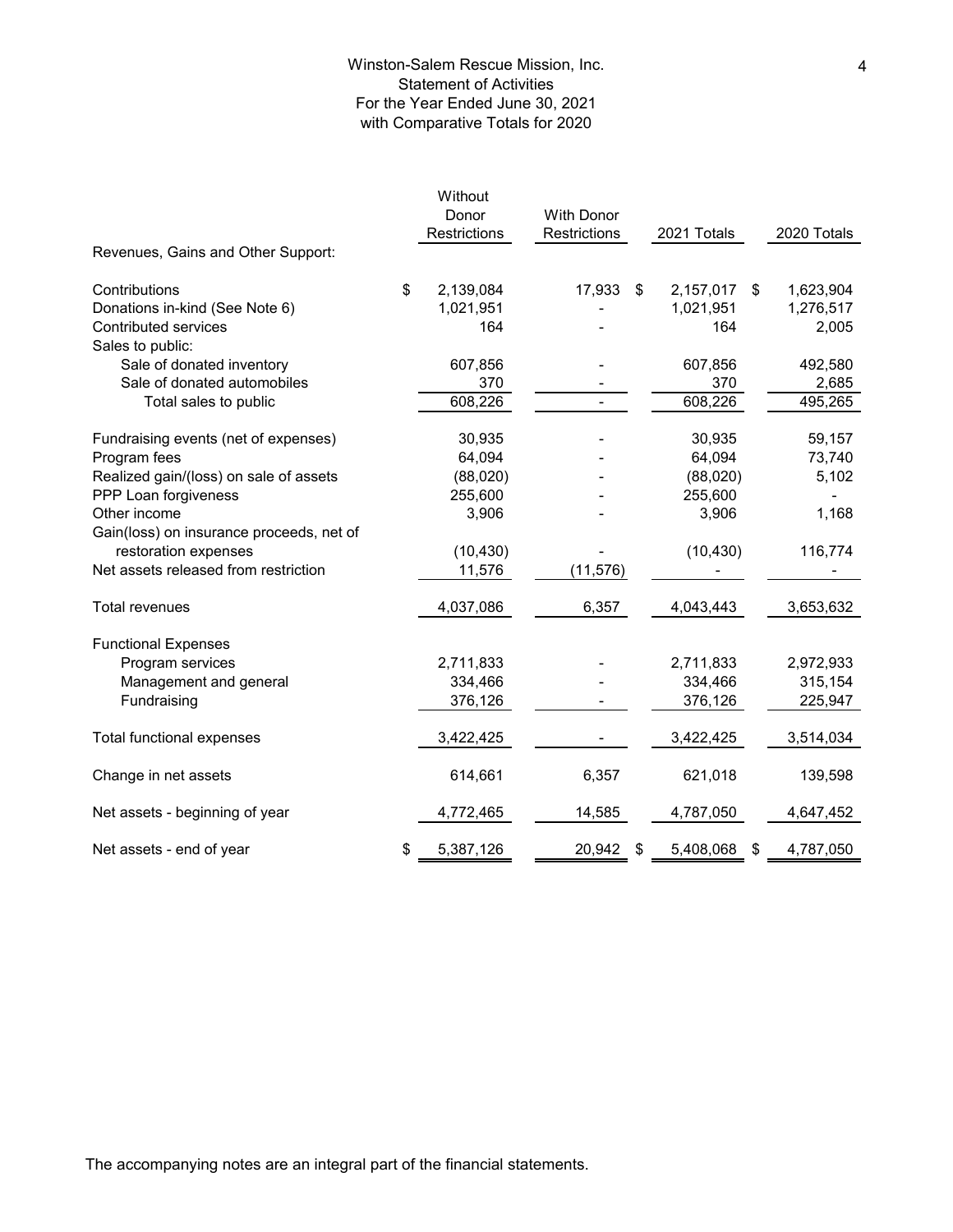# Winston-Salem Rescue Mission, Inc. Statement of Functional Expenses For the Year Ended June 30, 2021 with Comparative Totals for 2020

|                                      | Program   | Management  |                              | 2021          | 2020          |
|--------------------------------------|-----------|-------------|------------------------------|---------------|---------------|
|                                      | Services  | and General | Fundraising                  | <b>Totals</b> | <b>Totals</b> |
| <b>Salaries</b><br>\$                | 912,137   | 263,630     | 36,230 \$                    | 1,211,997 \$  | 1,130,032     |
| Employee benefits                    | 22,061    | 7,014       | 339                          | 29,414        | 28,775        |
| Payroll taxes                        | 50,885    | 22,540      | 2,772                        | 76,197        | 64,849        |
| Total salaries and related expenses  | 985,083   | 293,184     | 39,341                       | 1,317,608     | 1,223,656     |
| <b>Bank</b> fees                     | 35,726    |             |                              | 35,726        | 19,575        |
| <b>Bad debts</b>                     |           |             |                              |               | 20            |
| Computer expenses                    | 39,916    | 2,101       |                              | 42,017        | 36,995        |
| Depreciation                         | 160,342   | 6,681       |                              | 167,023       | 176,753       |
| Dues and subscriptions               | 6,924     | 364         |                              | 7,288         | 6,523         |
| <b>Educational expenses</b>          | 3,008     |             |                              | 3,008         | 451           |
| Farm expenses                        |           |             |                              |               | 1,533         |
| Store expenses                       | 19,658    |             |                              | 19,658        | 11,823        |
| Food                                 | 23,610    |             |                              | 23,610        | 9,477         |
| Client expenses - other              | 8,034     | 103         |                              | 8,137         | 5,896         |
| Fundraising - consultant and other   |           |             | 336,785                      | 336,785       | 204,462       |
| Gas and oil                          | 11,396    |             |                              | 11,396        | 18,892        |
| Insurance                            | 89,735    | 5,989       |                              | 95,724        | 79,915        |
| Interest                             | 12,359    |             |                              | 12,359        | 24,172        |
| Kitchen expenses                     | 9,410     |             |                              | 9,410         | 2,451         |
| Garbage disposal                     | 21,233    | 1,118       |                              | 22,351        | 19,559        |
| Office supplies                      | 11,038    | 581         |                              | 11,619        | 6,443         |
| Postage                              | 14,205    | 748         |                              | 14,953        | 9,644         |
| <b>Professional fees</b>             |           | 14,750      |                              | 14,750        | 14,500        |
| Promotional expenses                 | 16,430    |             |                              | 16,430        | 21,032        |
| Repairs and maintenance - facilities | 60,620    | 605         |                              | 61,225        | 42,008        |
| Repairs and maintenance - vehicles   | 9,393     |             |                              | 9,393         | 9,682         |
| Repairs and maintenance - other      | 40,405    |             |                              | 40,405        | 17,306        |
| Staff expenses                       | 2,542     | 847         |                              | 3,389         | 1,664         |
| <b>Taxes and licenses</b>            | 1,959     | 31          |                              | 1,990         | 1,813         |
| Travel                               | 994       | 331         |                              | 1,325         | 151           |
| <b>Utilities</b>                     | 135,895   | 7,033       |                              | 142,928       | 158,160       |
| Vehicle rentals and leases           | 26,106    |             |                              | 26,106        | 26,464        |
|                                      | 1,746,021 | 334,466     | 376,126                      | 2,456,613     | 2,151,020     |
| Non-cash distributions (See Note 6): |           |             |                              |               |               |
| Thrift store - merchandise           | 608,226   |             |                              | 608,226       | 495,265       |
| Distributions of food and clothing   | 357,422   |             |                              | 357,422       | 865,744       |
| <b>Contributed services</b>          | 164       |             |                              | 164           | 2,005         |
|                                      | 965,812   |             | $\qquad \qquad \blacksquare$ | 965,812       | 1,363,014     |
| Total functional expenses<br>\$      | 2,711,833 | 334,466     | 376,126 \$                   | 3,422,425 \$  | 3,514,034     |
| Functional expenses by percent       | 80%       | 10%         | 10%                          | 100%          |               |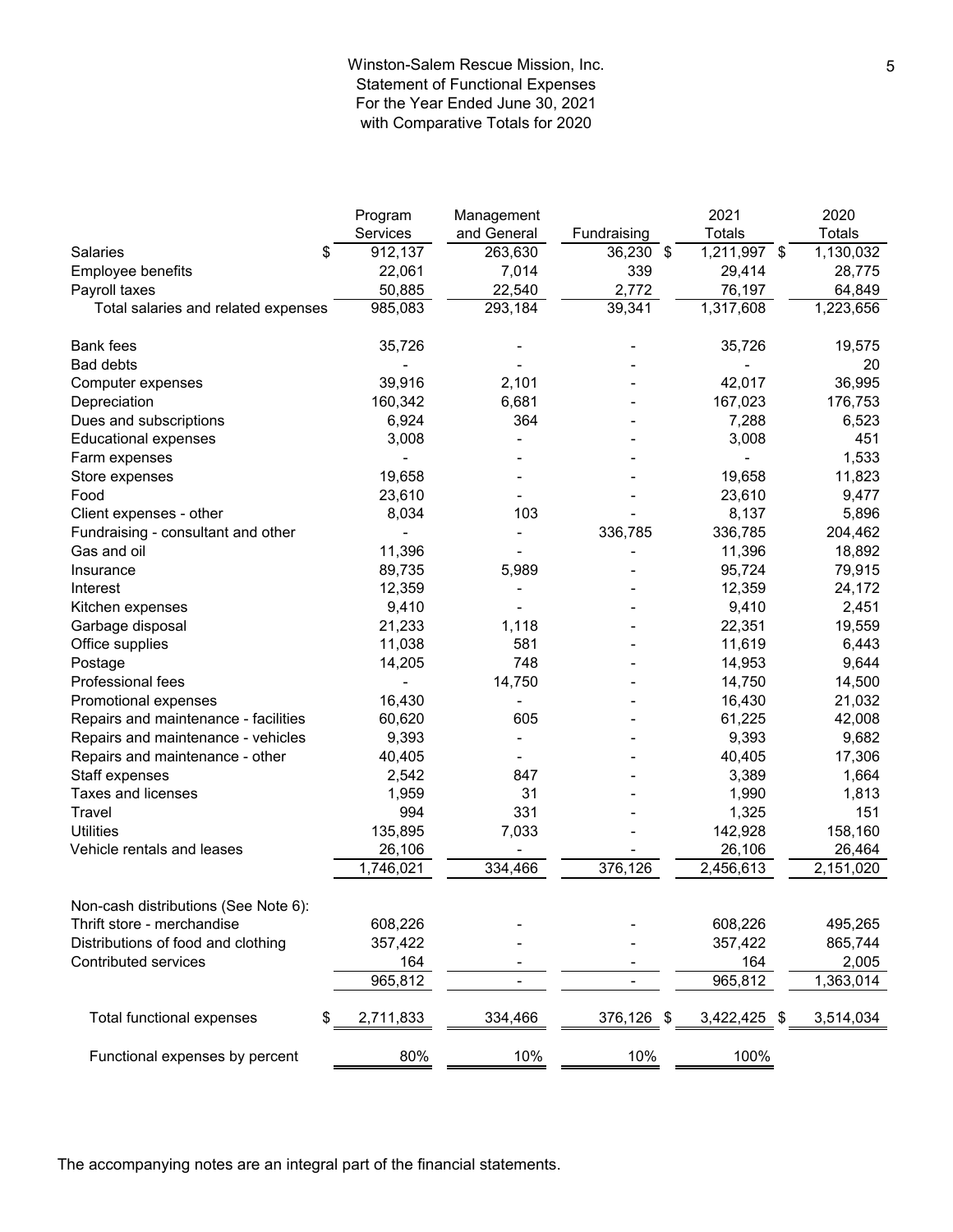# Winston-Salem Rescue Mission, Inc. Statement of Cash Flows for the Year Ended June 30, 2021 with Comparative Totals for 2020

|                                                                   |    | 2021          |    | 2020        |
|-------------------------------------------------------------------|----|---------------|----|-------------|
| Cash flows from operating activities:                             |    |               |    |             |
| Cash received from donations                                      | \$ | 2,157,015     | \$ | 1,623,905   |
| Store sales and other receipts                                    |    | 677,769       |    | 630,611     |
| Interest and dividend income                                      |    | 1,535         |    | 15          |
| Interest paid                                                     |    | (12, 359)     |    | (24, 172)   |
| Cash paid to suppliers and employees                              |    | (2, 247, 463) |    | (1,941,523) |
| Net cash provided (used) by operating activities                  |    | 576,497       |    | 288,836     |
| Cash flows from investing activities:                             |    |               |    |             |
| Purchases of property and equipment                               |    | (264, 055)    |    | (61, 546)   |
| Proceeds from sale of property and equipment                      |    | 512,729       |    | 20,325      |
| Net casualty claims                                               |    | (10, 430)     |    | 119,375     |
|                                                                   |    |               |    |             |
| Net cash provided (used) by investing activities                  |    | 238,244       |    | 78,154      |
| Cash flows from financing activities:                             |    |               |    |             |
| Proceeds from PPP loan                                            |    |               |    | 255,600     |
| Payments to reduce long-term debt                                 |    | (171, 774)    |    | (159, 187)  |
| Net cash provided (used) by financing activities                  |    | (171,774)     |    | 96,413      |
| Net increase (decrease) in cash                                   |    | 642,967       |    | 463,403     |
| Cash, cash equivalents, and restricted cash - beginning of period |    | 628,188       |    | 164,785     |
| Cash, cash equivalents, and restricted cash - end of period       | S  | 1,271,155     | S  | 628,188     |
| Reconciliation of Change in Net Assets                            |    |               |    |             |
| to Net Cash Provided (Used) by Operating Activities:              |    |               |    |             |
|                                                                   |    |               |    |             |
| Increase (decrease) in net assets                                 | \$ | 621,018       | \$ | 139,598     |
| Adjustments:                                                      |    |               |    |             |
| Depreciation                                                      |    | 167,023       |    | 176,753     |
| Net casualty claims                                               |    | 10,430        |    | (116, 774)  |
| (Gain)/Loss from sale of property and equipment                   |    | 88,020        |    | (5, 102)    |
| (Gain)/Loss from debt extinguishment - PPP                        |    | (255,600)     |    |             |
| Changes in operating assets and liabilities:                      |    |               |    |             |
| (Increase) decrease in:                                           |    |               |    |             |
| Inventory                                                         |    | (56, 303)     |    | 84,493      |
| Accounts receivable                                               |    | 1,945         |    | 919         |
| Sales tax receivable                                              |    | (5,748)       |    | 379         |
| Prepaid expenses                                                  |    | (24, 054)     |    |             |
| Increase (decrease) in:                                           |    |               |    |             |
| Accounts payable                                                  |    | 15,765        |    | (63)        |
| Accrued payroll                                                   |    | 22,488        |    | (1,734)     |
| Accrued employee benefits and taxes                               |    | 10            |    | (452)       |
| Resident savings deposits                                         |    | (7, 284)      |    | 9,990       |
| Sales tax payable                                                 |    | (1, 213)      |    | 829         |
| Net cash provided (used) by operating activities                  | \$ | 576,497       | \$ | 288,836     |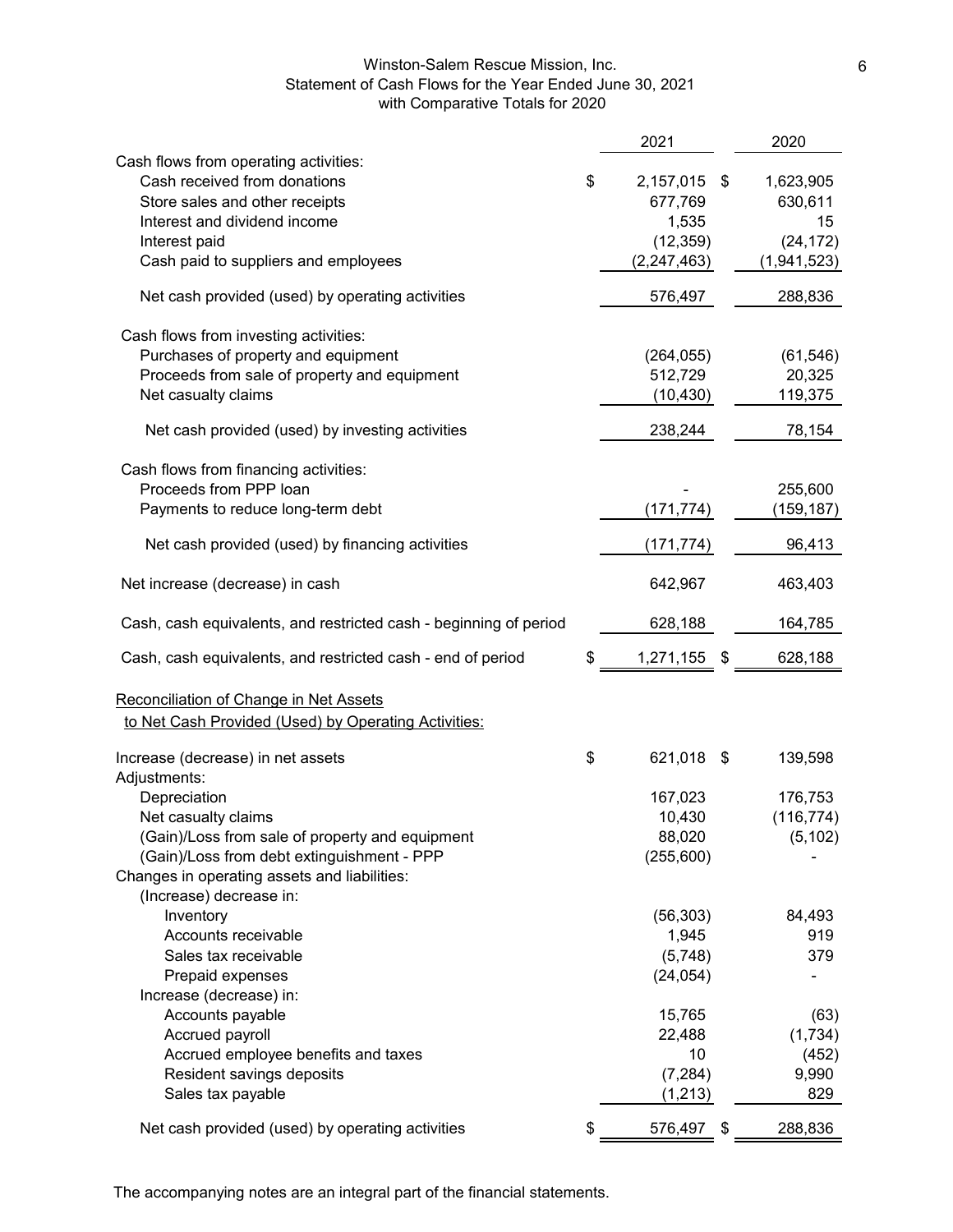#### **1. SUMMARY OF SIGNIFICANT ACCOUNTING POLICIES**

#### **Nature of Operations**

Winston-Salem Rescue Mission, Inc. (the "Organization", "Mission") was formed on June 19, 1967 under the laws of the state of North Carolina. The Organization is a non-profit, nondenominational, Christian social service organization established as a response to the hundreds of homeless men wandering the streets of the Triad area of North Carolina seeking food, shelter, and spiritual help. Since 1967, the Mission has been actively involved in meeting the physical, spiritual, emotional, and social needs of destitute people. Through services and programs offered, the Organization is able to reach out and effectively enrich men's lives with nurturing and rehabilitative services. Services provided by the Mission include providing residents with shelter, food, clothing, and other programs. Such programs include Christian counseling and recovery sessions, work therapy and training, chapel services, and financial and life skills classes. The Mission also provides emergency food and clothing, and is a host site of the Samaritan Clinic, who provides medical and dental clinics free of charge to other needy individuals in the Triad area.

The Mission operates primarily on volunteer contributions. The vast majority of support comes from individual donors; the balance from churches, organizations, and businesses. In addition to cash donations, the Organization receives gifts-in-kind donations, including food, furniture, clothing, appliances, household items, and vehicles. While many of these items are given to the needy in the community, other donated items are sold in the Mission's thrift store. The sale of vehicles and merchandise sold in the thrift store provides income for the Mission as well as work therapy opportunities for the residents.

# **Basis of Accounting**

The financial statements of the Organization have been prepared on the accrual basis of accounting and, accordingly, reflect all significant receivables, payables and liabilities.

#### **Use of Estimates**

The preparation of financial statements in conformity with generally accepted accounting principles requires management to make estimates and assumptions that affect the reported amounts and disclosures at the date of the financial statements. Accordingly, actual results could differ from those estimates.

#### **Cash and Cash Equivalents**

For purposes of the statement of cash flows, the Organization considers all highly liquid investments available for current use with an initial maturity of three months or less to be cash equivalents.

#### **Property and Equipment**

Property and equipment are stated at cost and have assigned lives ranging from three to forty years. Improvements and betterments are capitalized, while repairs and maintenance costs are expensed in the statement of activities. The Organization uses the straight-line method to record depreciation over the assets' useful lives. Estimated useful lives for various categories of property and equipment range between three and ten years, while buildings and improvements lives range between fifteen and forty years. Depreciation expense for the years ended June 30, 2021 and 2020 was \$167,023 and \$176,753, respectively.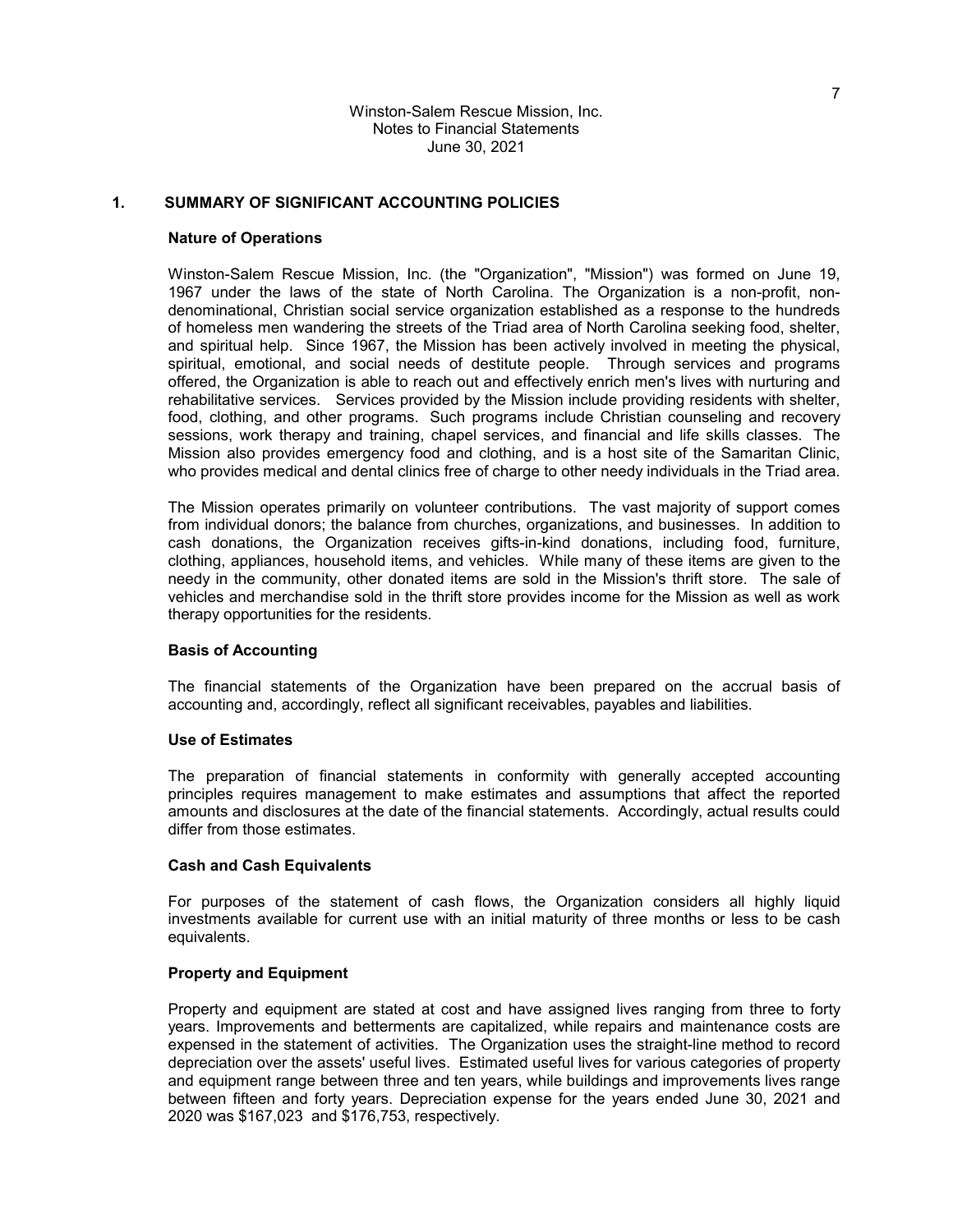### **Contributions**

Contributions are reported as without donor restrictions unless the donor has restricted the donation to a particular use. Contributions that are restricted by the donor are reported as an increase in net assets without donor restrictions if the restrictions expire in the fiscal year in which the contributions are recognized. All other donor restricted contributions are reported as increases in net assets with donor restrictions. If the donor has imposed two or more restrictions on a contribution, the expiration of those restrictions shall be recognized in the period in which the last remaining restriction has expired.

#### **Advertising**

Advertising costs are charged to operations when incurred. Advertising expense for the years ended June 30, 2021 and 2020 was \$14,875 and \$14,500, respectively.

#### **Income Taxes**

The Organization is exempt from federal income tax under Internal Revenue Code Section  $501(c)(3)$  and is not a private foundation under Section  $170(b)(1)(A)(vi)$ . The Organization is also exempt from state income tax and, therefore, no provision for income tax has been made in the accompanying statement of activities. The Organization's federal *Return of Organization Exempt From Income Tax* (Form 990) for 2018 - 2020 are subject to examination by the IRS, generally for three years after they were filed.

The Organization accounts for income taxes in accordance with ASC 740, *Accounting for Uncertainty in Income Taxes*. ASC 740 requires that a tax position be recognized or derecognized based on a "more likely than not" threshold. This applies to positions taken or expected to be taken in a tax return where there is uncertainty about whether a tax position will ultimately be sustained upon examination.

The Organization has evaluated its tax positions and determined that it does not have any uncertain tax positions that meet the criteria under ASC 740. Accordingly, the provisions of ASC 740 did not have any impact on the accompanying financial statements.

#### **Donated Goods and Services**

The Mission reports the fair value of gifts of food and grocery products over which it has control as unrestricted public support.

In addition, a number of individuals and organizations have made in-kind donations or volunteered their services to the Mission. For those services that do not require special expertise, the estimated value of such donated services has not been recorded in the financial statements. Inkind donations and services for which fair value can be validated and meet the criterion for recognition under ASC Topic 958 have been reflected in the financial statements at their fair value. Volunteer services were valued at \$164 for the year ended June 30, 2021 and \$2,005 for the year ended June 30, 2020.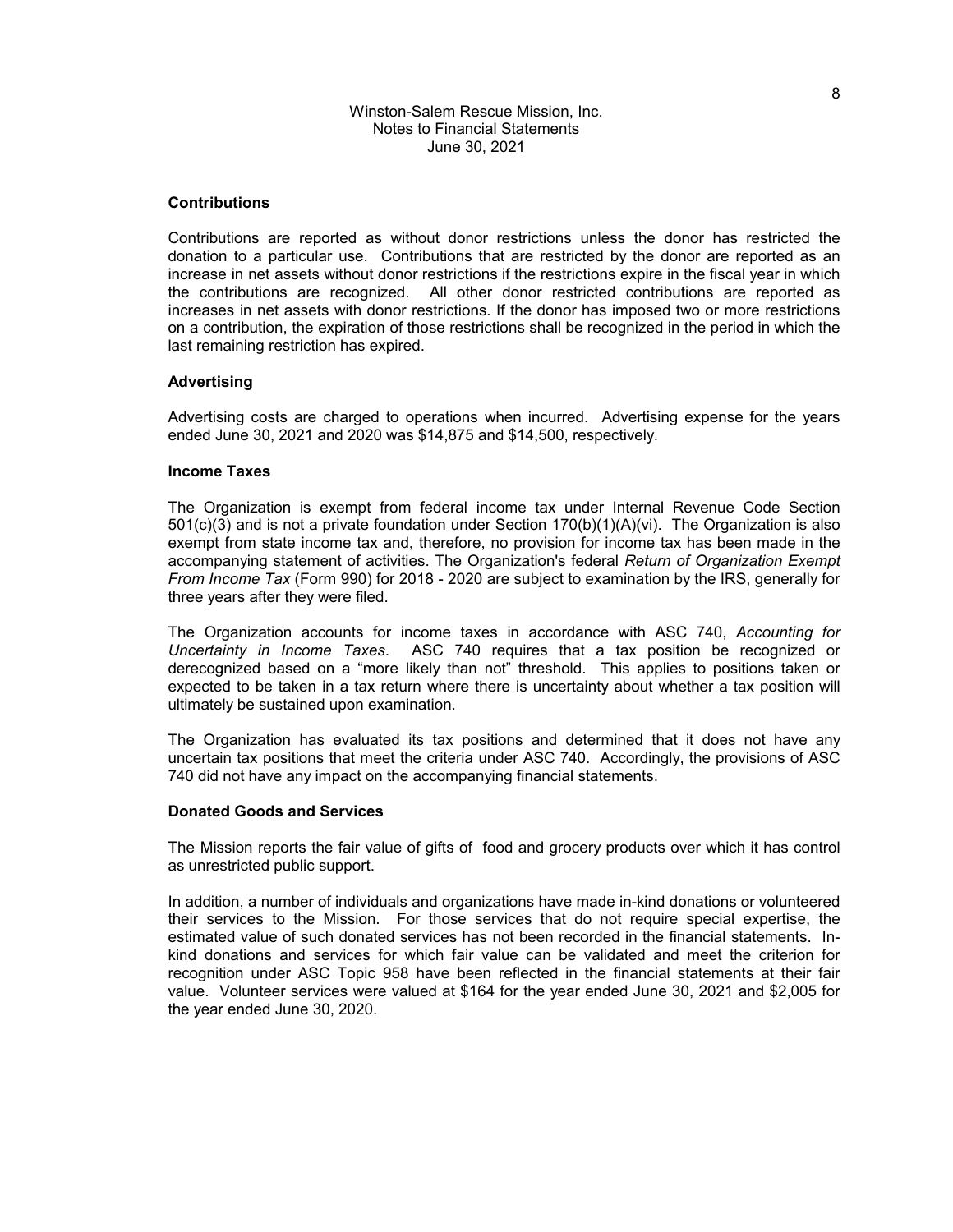#### **Functional Allocation of Expenses**

The costs of providing the various programs and other activities have been summarized on a functional basis in the Statement of Activities and in the Statement of Functional Expenses. Accordingly, certain costs have been allocated among the programs and supporting services benefited based upon estimates developed by management. These expenses include cash and non-cash distributions (See Note 6).

# **2. CONCENTRATION OF RISK**

The Organization maintains in high quality financial institutions deposits that at times exceed the insured amounts of \$250,000 provided by the U.S. Federal Deposit Insurance Corporation (FDIC). The excess amounts at June 30, 2021 and 2020 were \$770,917 and \$380,885, respectively. The Mission believes that credit risk to cash is remote and mitigated by the use of nationally recognized banking institutions.

## **3. AVAILABILITY AND LIQUIDITY**

The Organization's goal is to maintain financial assets to meet 60 days of operating expenses. In addition to the following liquid assets at June 30, 2021 and 2020, the Organization has a \$250,000 line of credit available to meet cash flow needs.

| Financial assets at June 30,                                               | 2021                                  | 2020                               |
|----------------------------------------------------------------------------|---------------------------------------|------------------------------------|
| Cash and cash equivalents<br>Accounts receivable<br>Total financial assets | 1,271,155<br>S<br>14,167<br>1,285,322 | \$<br>628,188<br>10,364<br>638,552 |
| Less:                                                                      |                                       |                                    |
| Restricted deposits                                                        | (15, 382)                             | (22, 666)                          |
| Amounts with donor restrictions                                            | (20, 942)                             | (14, 585)                          |
| Financial assets available to meet<br>general, short-term cash needs       | 1,248,998                             | 601,301                            |

# **4. CASH, CASH EQUIVALENTS, AND RESTRICTED CASH**

Restricted cash amounts are restricted from general corporate use and consist of client savings. The following table provides a reconciliation of cash, cash equivalents, and restricted cash reported within the balance sheet that sum to the total of the amounts shown in the statement of cash flows.

|                                                                          |  | 2021      | 2020 |         |  |
|--------------------------------------------------------------------------|--|-----------|------|---------|--|
| Cash and cash equivalents                                                |  | 1.234.831 | \$.  | 605.522 |  |
| Restricted deposits<br>Total cash, cash equivalents, and restricted cash |  | 36.324    |      | 22.666  |  |
| shown in the statement of cash flows                                     |  | 1,271,155 |      | 628.188 |  |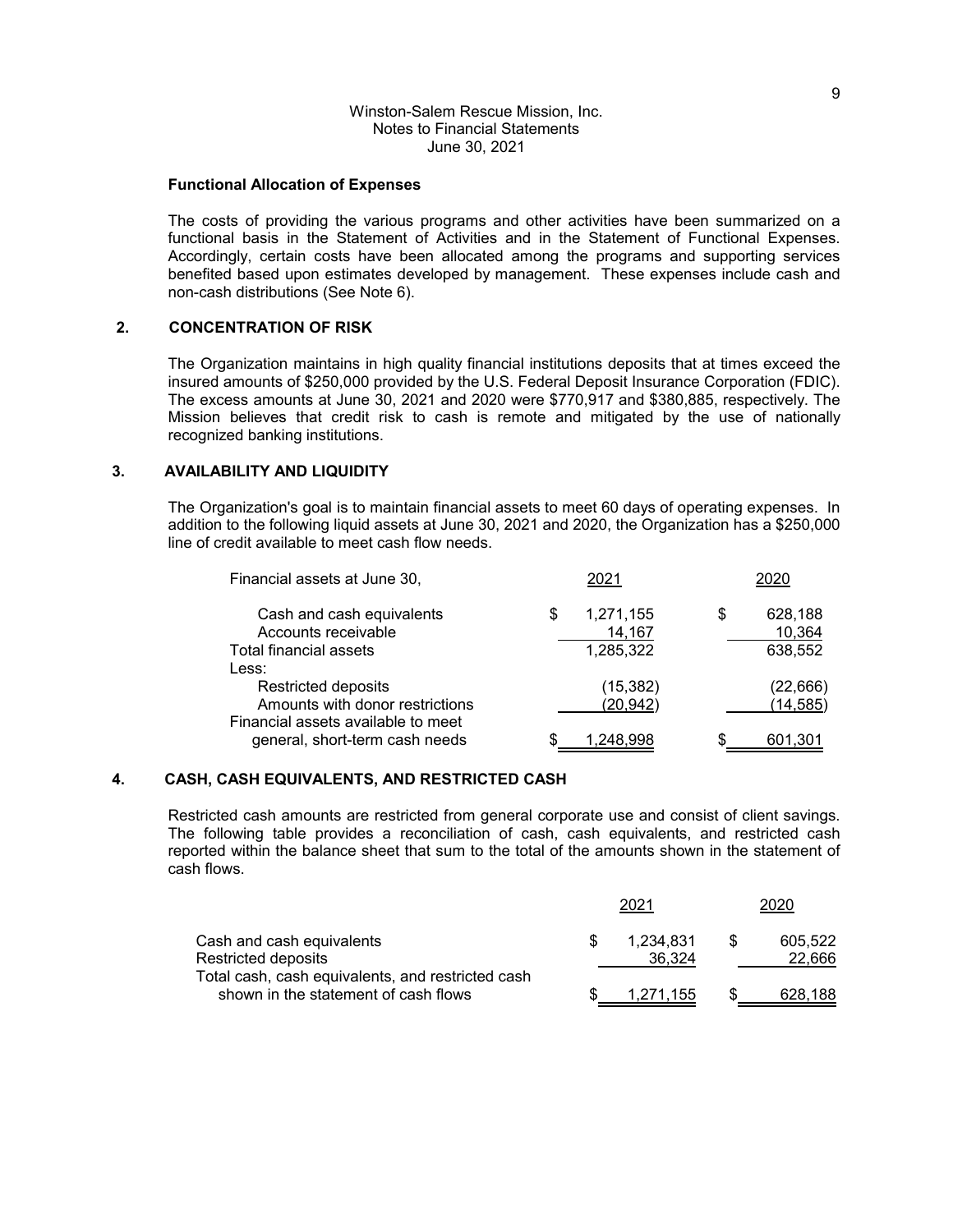#### **5. FAIR VALUE MEASUREMENTS**

The Organization's financial instruments are cash and cash equivalents, accounts payable, accrued expenses, and long-term debt. The recorded value of cash and cash equivalents, accounts payable, and accrued expenses approximate their fair values based on their short-term nature. Management believes that the recorded values of long-term debt approximate fair value, as they believe interest rates approximate market rates based upon consideration of the issuer, purpose and repayment terms of the instruments held. There are no assets or liabilities of the Organization that are reported at fair value on a recurring basis

## **6. INVENTORY AND DISTRIBUTIONS OF DONATED GOODS**

The Mission recognized donations in-kind and contributed services revenue of \$1,022,115 and \$1,278,522 for the years ended June 30, 2021 and 2020, respectively. The Mission recorded total program non-cash distributions in the statement of functional expense amounting to \$965,812 and \$1,363,014 for the years ended June 30, 2021 and 2020, respectively.

Inventory activity for the years ended June 30, 2021 and 2020 was as follows:

|                                                                    | <b>Thrift Store</b><br>Operations | Food and<br>Clothing |   | Totals           |
|--------------------------------------------------------------------|-----------------------------------|----------------------|---|------------------|
| Inventory at June 30, 2019                                         | \$<br>50.073                      | 159,478              | S | 209,551          |
| In-kind donations<br>Retail value of inventory, scrap and vehicles | 486.464                           | 790,053              |   | 1,276,517        |
| sold to customers                                                  | (495,265)                         |                      |   | (495,265)        |
| Distributions of food and clothing                                 |                                   | (865, 744)           |   | (865, 744)       |
| Inventory at June 30, 2020                                         | 41,272                            | 83,787               |   | 125,059          |
| In-kind donations                                                  | 617,640                           | 404.311              |   | 1,021,951        |
| Retail value of inventory, scrap and vehicles                      |                                   |                      |   |                  |
| sold to customers                                                  | (608,226)                         |                      |   | (608,226)        |
| Distributions of food and clothing                                 |                                   | <u>(357,422)</u>     |   | <u>(357,422)</u> |
| Inventory at June 30, 2021                                         | 50,686                            | 130,676              |   | 181,362          |

Non-cash program expense distributions presented in the statement of functional expenses for the years ended June 30, 2021 and 2020 are as follows:

|                                                                                | 2021                            | 2020                        |
|--------------------------------------------------------------------------------|---------------------------------|-----------------------------|
| Thrift store<br>Donated food and clothing distribution<br>Contributed services | \$<br>608,226<br>357,422<br>164 | 495.265<br>865,744<br>2,005 |
|                                                                                | 965.812                         | 1,363,014                   |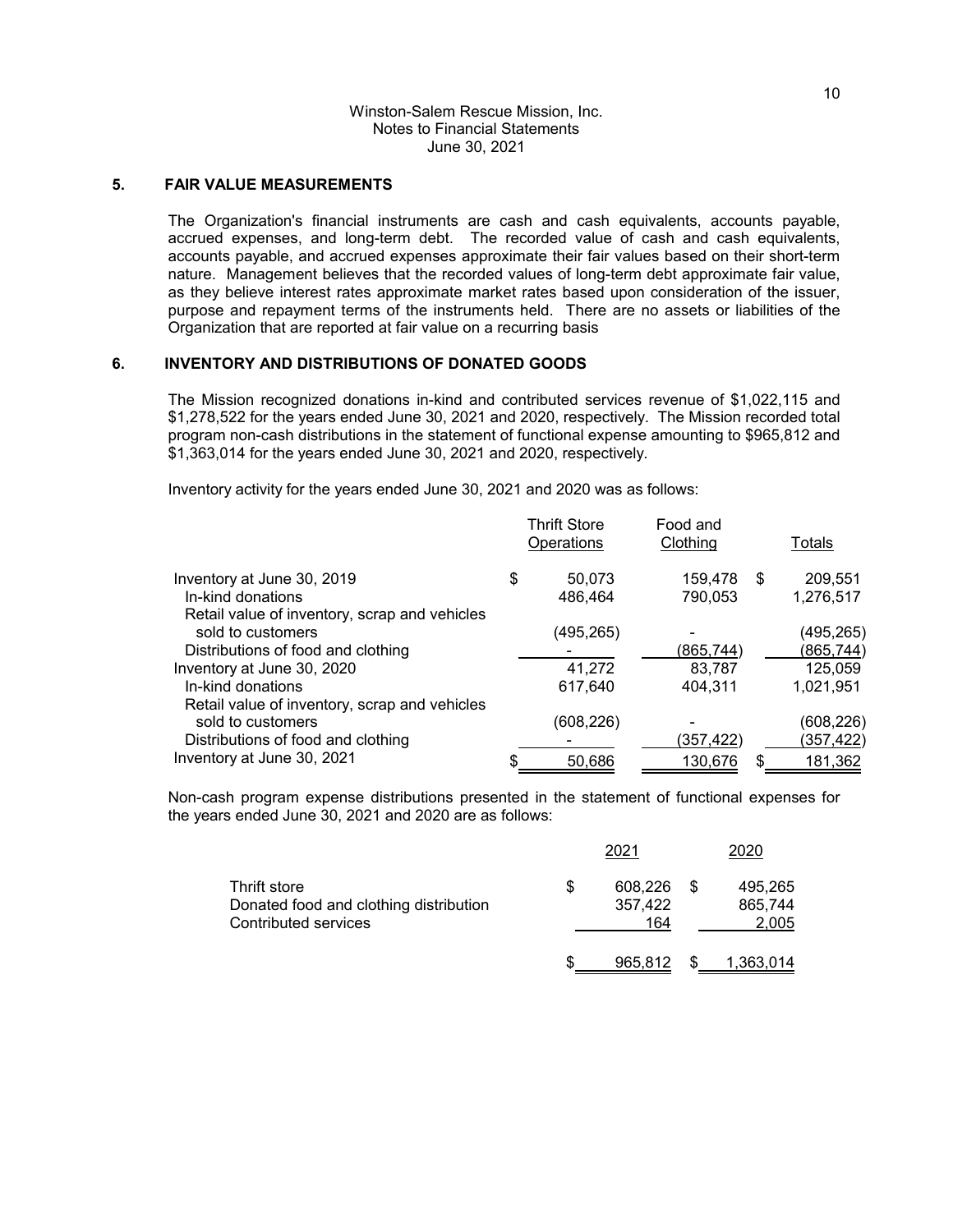# **7. PROPERTY AND EQUIPMENT**

Property and equipment was comprised of the following at June 30, 2021 and June 30, 2020:

|                                                                                                                         | 2021                                                       | 2020                                                      |
|-------------------------------------------------------------------------------------------------------------------------|------------------------------------------------------------|-----------------------------------------------------------|
| Land<br><b>Building</b><br>Machinery and equipment<br>Furniture and fixtures<br>Automotive and transportation equipment | \$<br>536,645<br>5,787,568<br>229,367<br>171,170<br>95,288 | 931,645<br>S<br>5,959,104<br>263,175<br>191,026<br>83,913 |
| Property and equipment<br>Less, accumulated depreciation                                                                | 6,820,038<br>(2, 415, 305)                                 | 7,428,863<br>(2,520,413)                                  |
| Property and equipment, net                                                                                             | 4.404.733                                                  | 4.908,450                                                 |

### **8. LINE OF CREDIT**

In addition to the debt described in Note 11, the Organization maintains a line of credit of \$250,000 with Truist Bank that bears a variable interest rate of prime plus 0.4 percent. Payments of interest due on the outstanding balance are payable on a monthly basis. A second deed of trust on Winston-Salem Rescue Mission, Inc. property is assigned as collateral to the credit line and termination of the line is at the discretion of the Mission or the lender. There was not a balance outstanding for the years ended June 30, 2021 and 2020.

## **9. PENSION PLAN**

The Organization has an Internal Revenue Code section 403(b) pension plan. Participation in the Plan is available on the first day of employment. Eligible employees elect to contribute a certain percentage of their salary to the plan. After 90 days of full-time service, the Mission matches 50% of employee contributions, up to a maximum matching contribution equal to 3% of their salary. For the years ended June 30, 2021 and 2020, the Mission's contributions to the 403(b) plan were \$11,469 and \$11,213, respectively.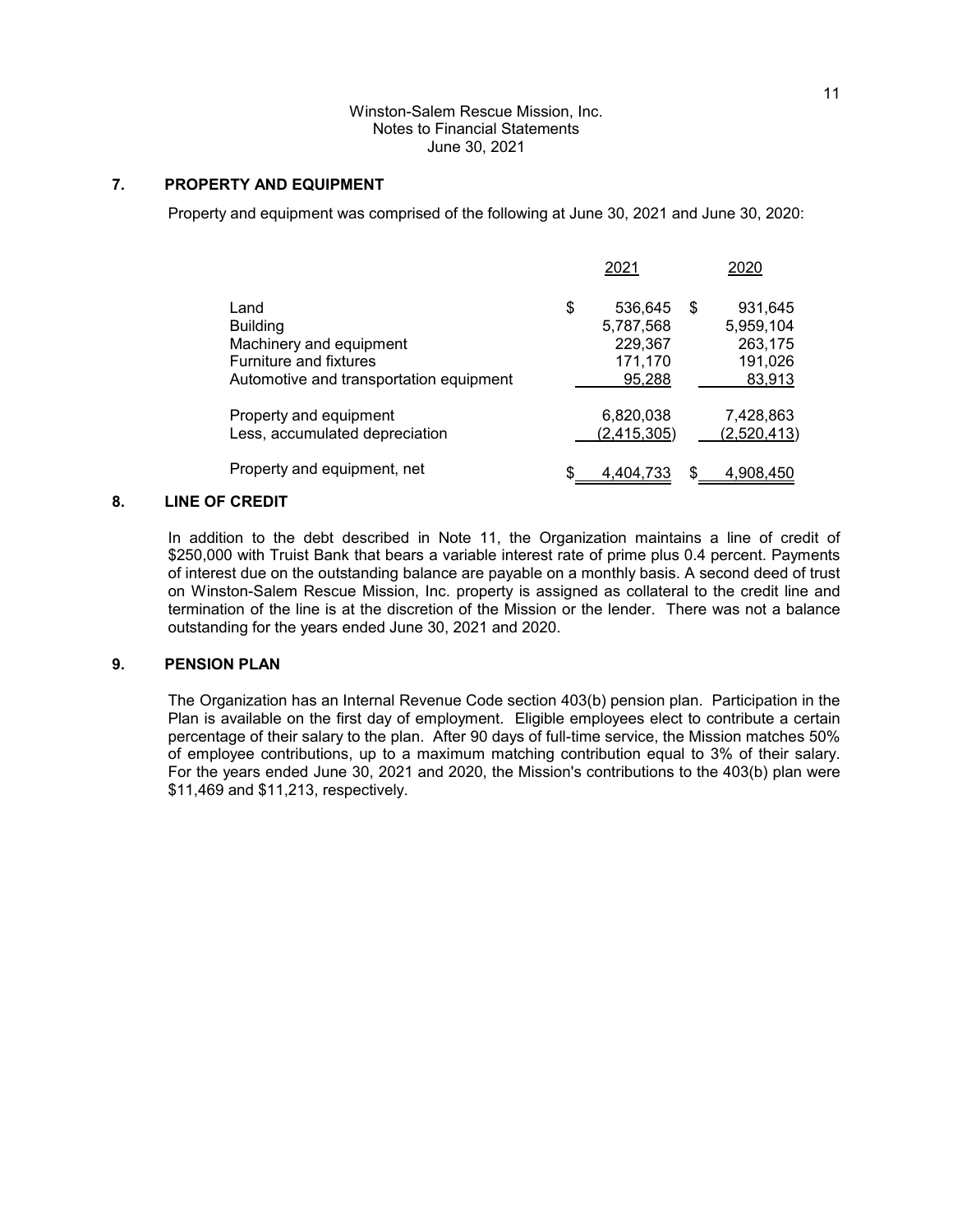# **10. NET ASSET CLASSIFICATION**

At June 30, 2021 and 2020, the net assets with donor restrictions were available for the following purposes or periods:

|                                       |    | 2021      | 2020   |
|---------------------------------------|----|-----------|--------|
| Scholarships                          | \$ | 6,190 \$  | 6,244  |
| <b>Christmas Gifts</b>                |    |           | 430    |
| <b>Resident Graduation</b>            |    | 147       |        |
| Kitchen and Pantry Equipment          |    | 50        | 513    |
| Learning Lab/GED Program              |    |           | 121    |
| Mayor Arts Project Proposal           |    | 150       | 150    |
| <b>Mission Refurbishment Projects</b> |    |           | 405    |
| Pantry Food                           |    | 4,412     | 5,535  |
| Postage for Grant Application         |    |           | 17     |
| Fire ReHousing Appeal Funds           |    | 9,570     |        |
| <b>Resident Recreation</b>            |    | 303       | 345    |
| <b>Board Meetings</b>                 |    | 120       |        |
| <b>Staff Outings</b>                  |    |           | 825    |
|                                       | S. | 20,942 \$ | 14,585 |

# **11. LONG-TERM DEBT**

Long-term debt at June 30, 2021 and June 30, 2020, consisted of the following:

|                                                                                                                                                                                                                                                                                                                                                                                                                                                                         | 2021             | 2020    |
|-------------------------------------------------------------------------------------------------------------------------------------------------------------------------------------------------------------------------------------------------------------------------------------------------------------------------------------------------------------------------------------------------------------------------------------------------------------------------|------------------|---------|
| Note payable to First Citizens Bank, bearing interest at a<br>fixed rate of 2.50 percent, with monthly installments of<br>principal and interest of \$15,279 with the final<br>installment due of all unpaid interest and principal on<br>August 5, 2023. The note was secured by all land and<br>improvements owned by the Mission except for Alpha<br>Acres in Yadkinville, North Carolina. The note was<br>paid off in full subsequent to year end, but prior to the |                  |         |
| issuance of the financial statements.<br>Note payable to Truist Bank, bearing interest at a fixed<br>rate of 1.00 percent, with equal monthly installments<br>of principal and interest beginning seven months after<br>date of loan, or November 21, 2020 with the final<br>installment due of all unpaid interest and principal on<br>April 21, 2022. This note, which was fully forgiven on<br>May 3, 2021, is part of the Paycheck Protection                       | \$<br>359,475 \$ | 531,249 |
| Program funded by the CARES Act.                                                                                                                                                                                                                                                                                                                                                                                                                                        | \$               | 255,600 |
| Total long-term debt<br>Less: current portion of long-term debt                                                                                                                                                                                                                                                                                                                                                                                                         | 359,475          | 786,849 |
|                                                                                                                                                                                                                                                                                                                                                                                                                                                                         | 176,292          | 291,133 |
| Total long-term debt, less current portion                                                                                                                                                                                                                                                                                                                                                                                                                              |                  |         |
|                                                                                                                                                                                                                                                                                                                                                                                                                                                                         | 183,183 \$       | 495,7   |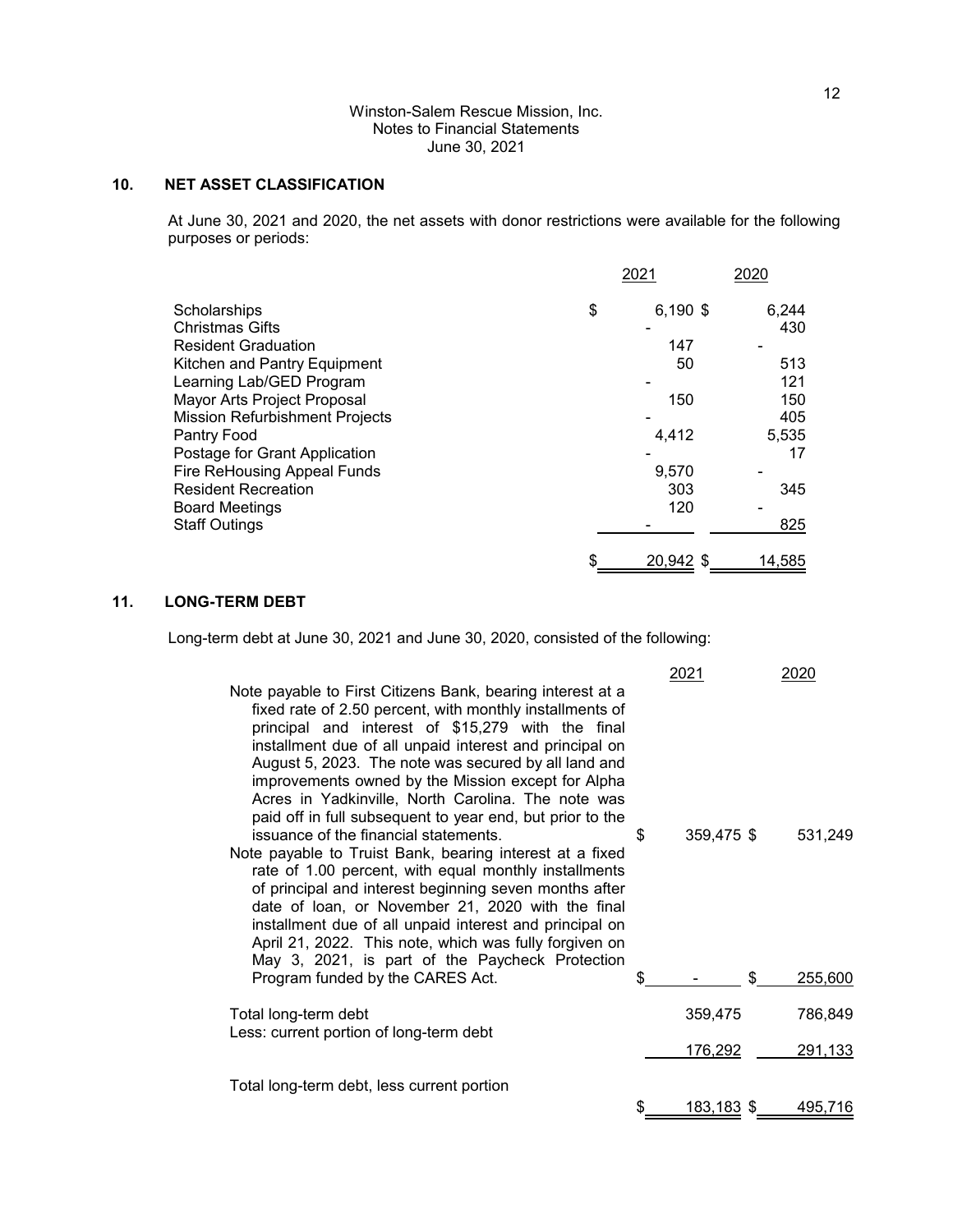Scheduled principal maturities of long-term debt as of June 30, 2021 are as follows:

Year ending June 30,

| 2022<br>2023<br>2024 | 176,292<br>180,813<br>2,370 |
|----------------------|-----------------------------|
| Total                | 359.475                     |

On August 25, 2020, the note payable to First Citizens Bank was refinanced to lower the interest rate to 2.5%.

## **12. RECLASSIFICATION**

Certain amounts in the June 30, 2020 financial statements have been reclassified for comparative purposes to conform with the presentation in the June 30, 2021 financial statements.

### **13. CASUALTY LOSS, DAMAGES, AND OTHER EXTRAORDINARY EVENTS**

On July 24, 2019 a fire occurred inside the thrift store mattress sterilizer unit, causing irreparable damage to the equipment. Mattress sterilizations ceased until the equipment was replaced, and it became operational again March 12, 2020.

The Mission paid \$51,451 to purchase and install the new sterilizer unit. The Mission received \$124,286 from Selective Insurance Company of America for claims made. Business income loss was estimated to be \$66,694 for the days the thrift store was closed. The resulting revenue from the insurance claim is shown as "Insurance proceeds net of restoration expenses" on the Statement of Activities.

In January 2020, the World Health Organization declared the outbreak of a novel coronavirus ("COVID-19") as a "Public Health Emergency of International Concern," which continues to spread throughout the world and has adversely impacted global commercial activity and contributed to significant declines and volatility in financial markets. The coronavirus outbreak and government responses are creating disruption in global supply chains and adversely impacting many industries. The outbreak could have a continued material adverse impact on economic and market conditions and trigger a period of global economic slowdown.

On March 27, 2020, a Statewide Quarantine began. The Mission's non-essential employees pay was continued while they were not working by using two weeks of Emergency Paid Sick Leave ("EPSL") and granting additional paid time-off. EPSL hours were also paid to essential employees as applicable, as afforded under the Families First Coronavirus Response Act ("FFCRA"). All EPSL hours paid resulted in a corresponding payroll tax credit. Under restructuring, only two positions were eliminated. Except for these two positions, non-essential employees began returning to work beginning in May. Concurrently, the Mission applied for, and was awarded, Payroll Protection Program ("PPP") funding in April 2020 totaling \$255,600. The loan was fully forgiven on May 3, 2021. The 90-day and 1-year addiction recovery programs have remained operational as has the food pantry and food trailer. Following a period of closure, the clothing ministry, Thrift Store, and medical/dental clinic reopened. The rapid development and fluidity of this situation precludes any prediction as to the ultimate material adverse impact of the coronavirus outbreak. Nevertheless, the outbreak presents uncertainty and risk with respect to the Mission, its performance, and its financial results.